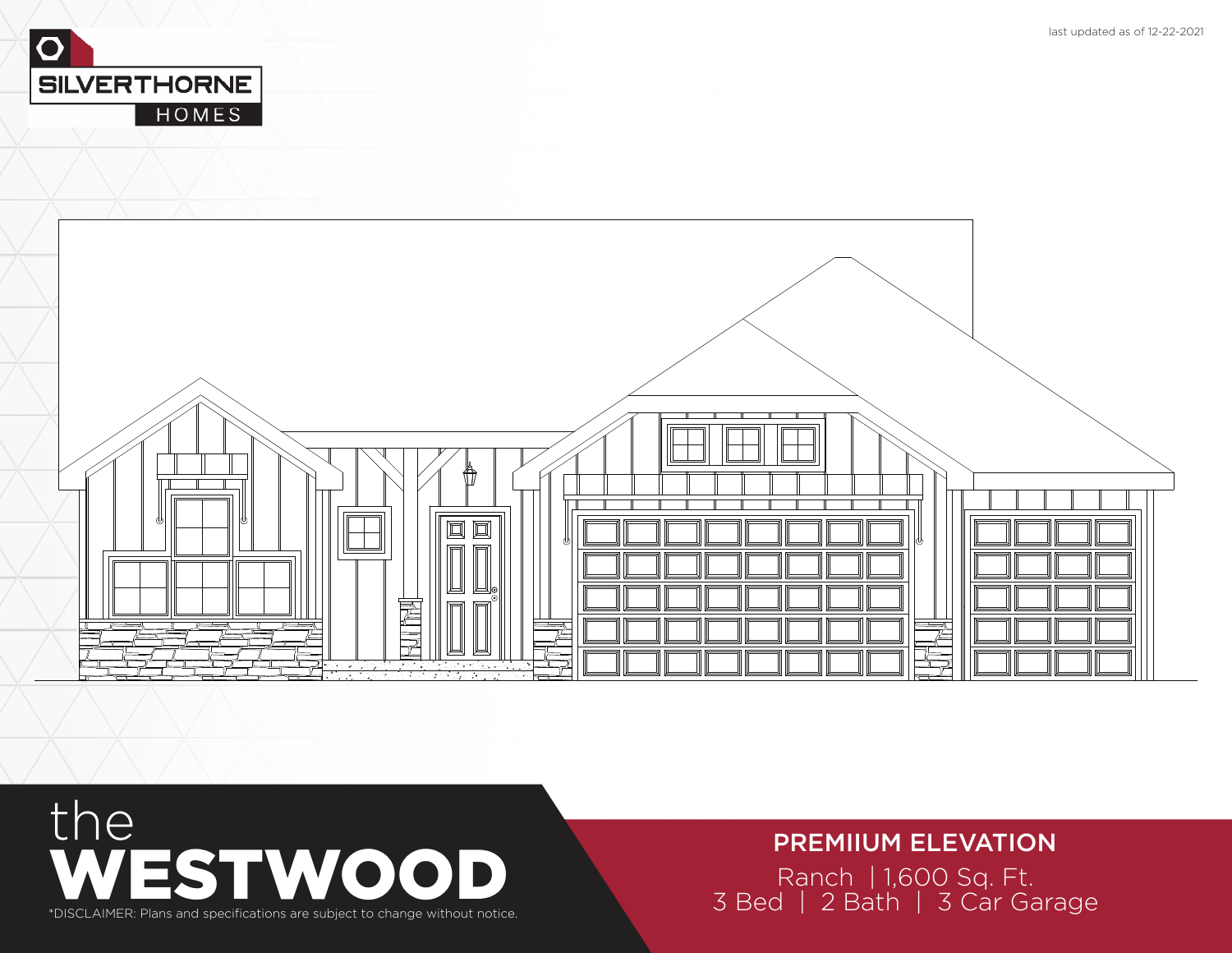



### Ranch | 1,600 Sq. Ft.<br>3 Bed | 2 Bath | 3 Car Garage STANDARD ELEVATION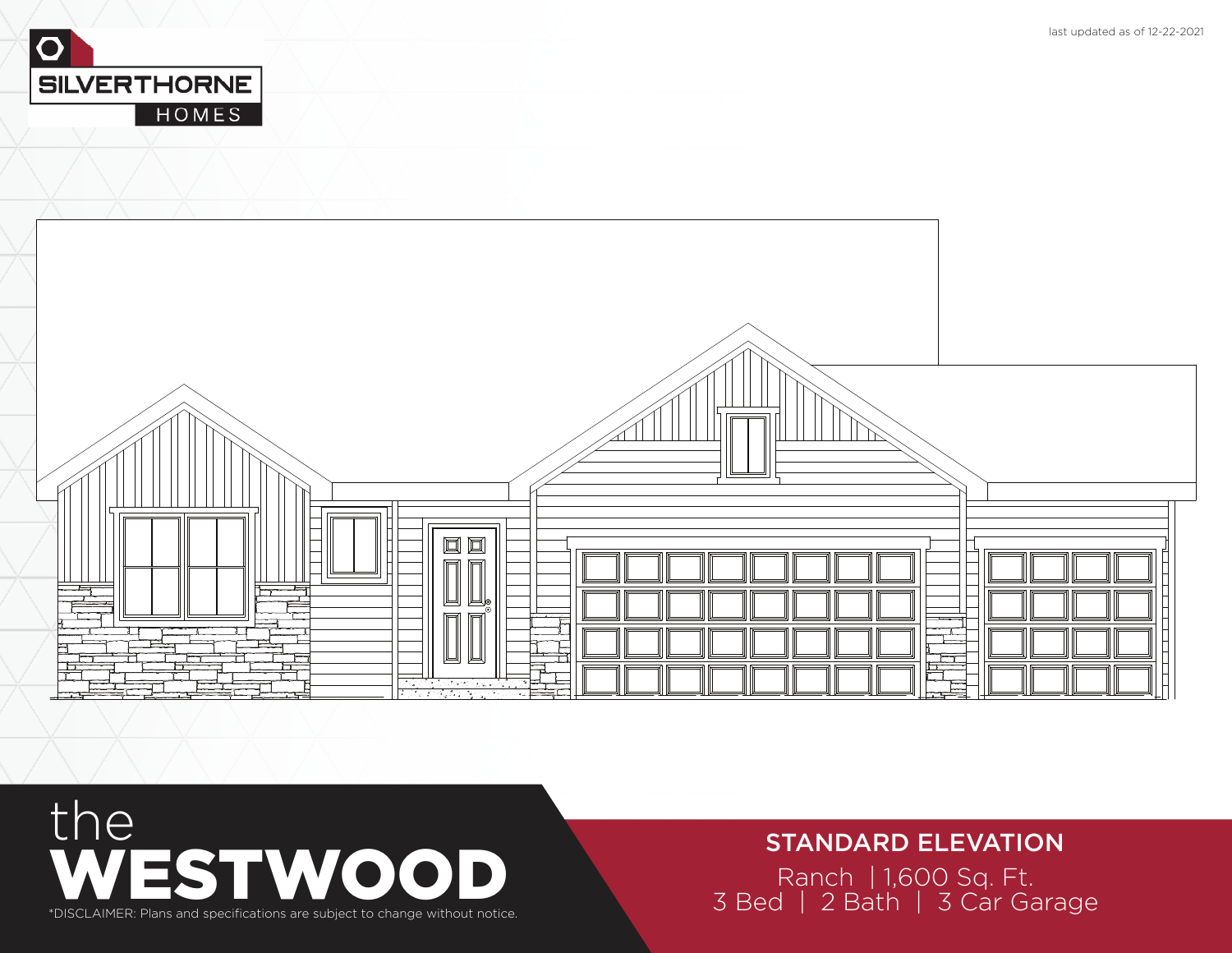



#### FARMHOUSE ELEVATION

Ranch | 1,600 Sq. Ft.<br>3 Bed | 2 Bath | 3 Car Garage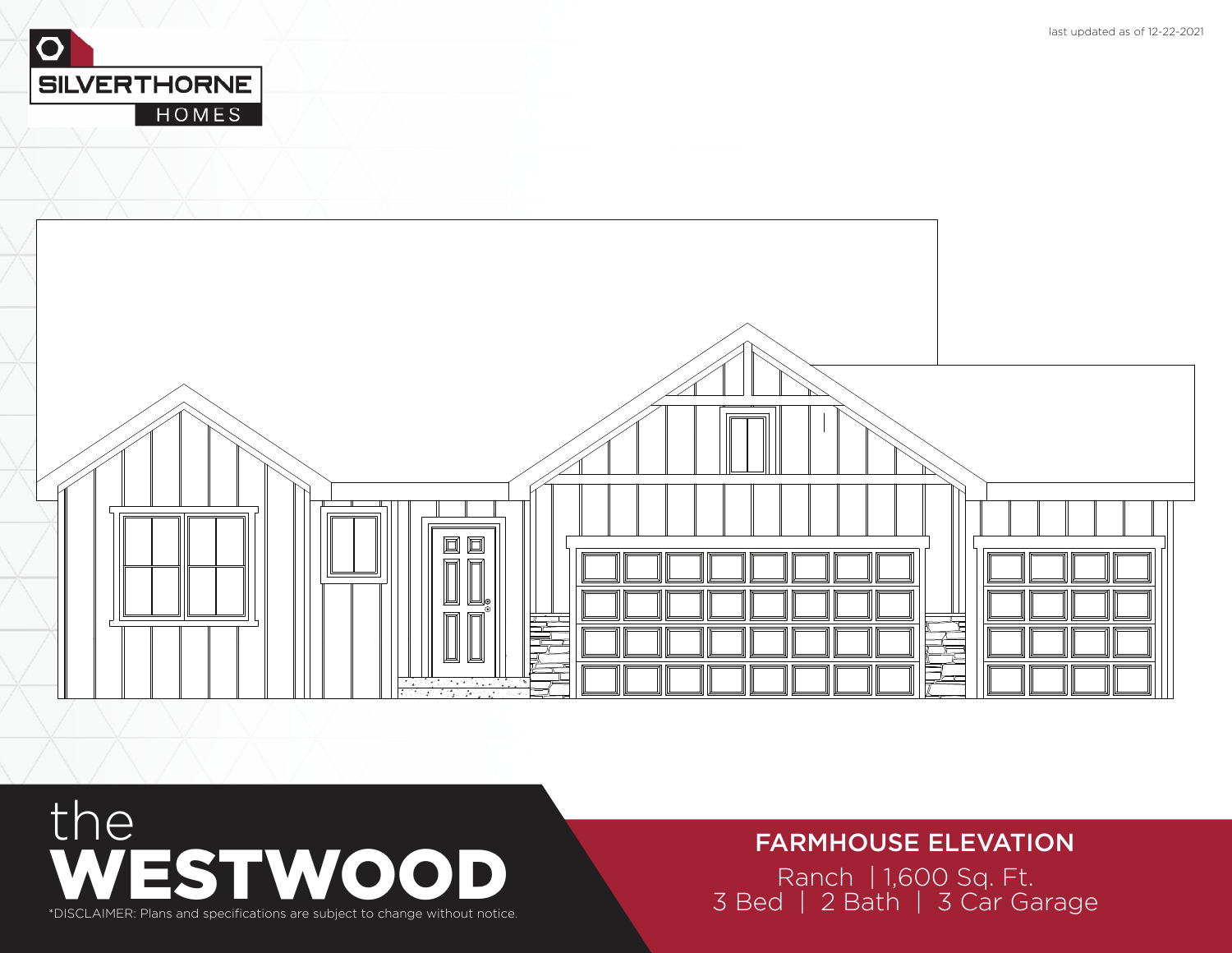



#### CORTLAND & GENOA ELEVATION

Ranch | 1,600 Sq. Ft.<br>3 Bed | 2 Bath | 3 Car Garage